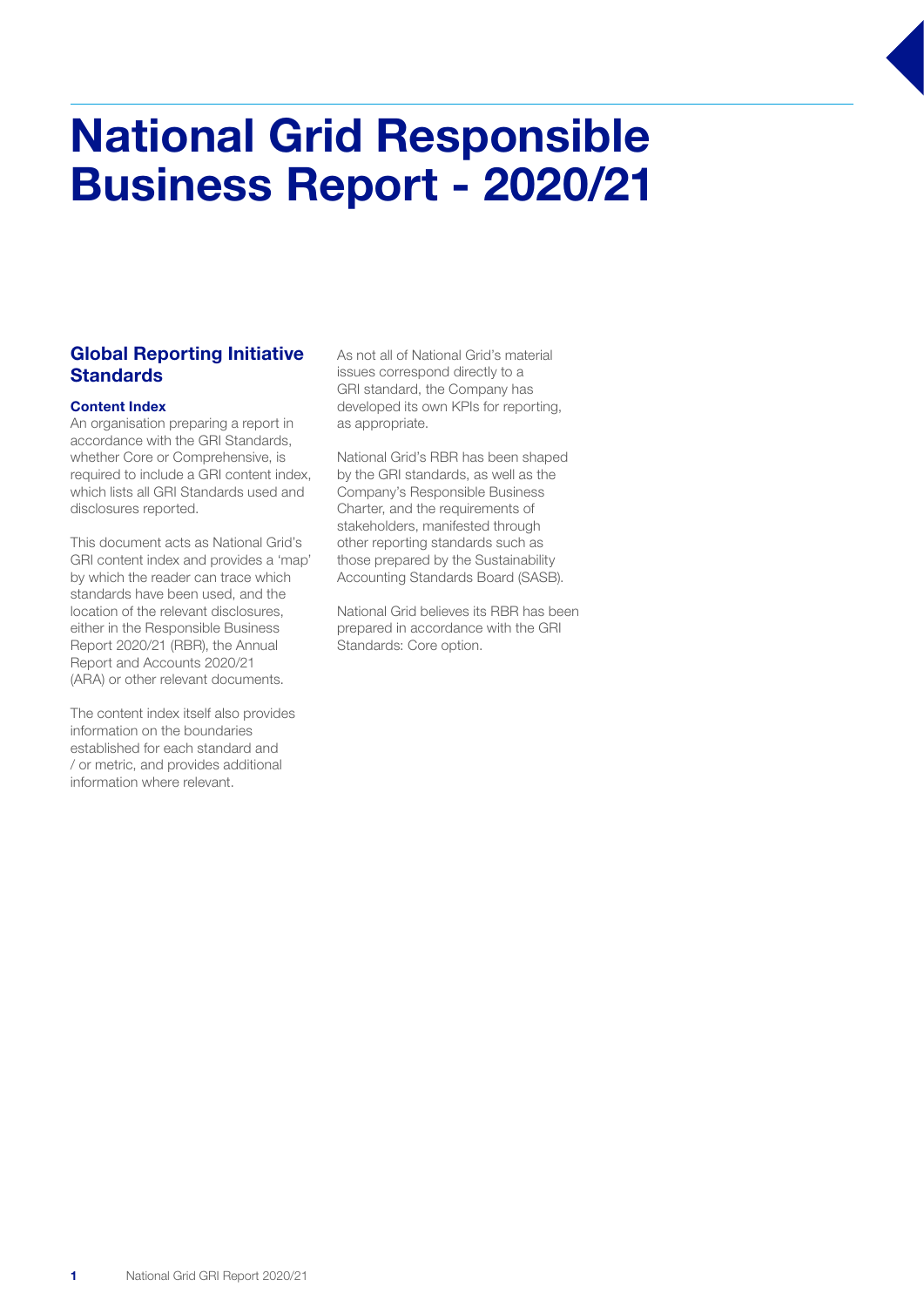### GRI 102: General disclosures

| GRI Ref. /<br><b>NG KPI1</b>  | <b>Disclosure title</b>                                            | M/<br>$V^2$ | Cross-reference or answer <sup>3</sup>                                                                                                                                                                                  | Boundary <sup>4</sup>                                                                                     | <b>Additional information</b>                                                                                                                                                                                                                                                                                                                                                                                                                             |
|-------------------------------|--------------------------------------------------------------------|-------------|-------------------------------------------------------------------------------------------------------------------------------------------------------------------------------------------------------------------------|-----------------------------------------------------------------------------------------------------------|-----------------------------------------------------------------------------------------------------------------------------------------------------------------------------------------------------------------------------------------------------------------------------------------------------------------------------------------------------------------------------------------------------------------------------------------------------------|
| <b>Organisational profile</b> |                                                                    |             |                                                                                                                                                                                                                         |                                                                                                           |                                                                                                                                                                                                                                                                                                                                                                                                                                                           |
| $102 - 1$                     | Name of the<br>organisation                                        | М           | National Grid plc (National Grid)                                                                                                                                                                                       | Not applicable                                                                                            |                                                                                                                                                                                                                                                                                                                                                                                                                                                           |
| $102 - 2$                     | Activities, brands,<br>products, and services                      | M           | ARA 2020/21 - Business<br>Model, p.2-4                                                                                                                                                                                  | Relevant to Group as a whole,<br>customers and others                                                     |                                                                                                                                                                                                                                                                                                                                                                                                                                                           |
| $102 - 3$                     | Location of<br>headquarters                                        | М           | ARA 2020/21 - Rear cover,<br>p.260                                                                                                                                                                                      | Not applicable                                                                                            | National Grid plc, 1-3 Strand,<br>London, WC2N 5EH, UK.                                                                                                                                                                                                                                                                                                                                                                                                   |
| $102 - 4$                     | Location of operations M                                           |             | ARA 2020/21 - Business<br>Model, p.2-4, and page 227                                                                                                                                                                    | Relevant to Group as a whole,<br>governments of relevant<br>countries, customers and local<br>communities |                                                                                                                                                                                                                                                                                                                                                                                                                                                           |
| $102 - 5$                     | Ownership and legal<br>form                                        | M           | See "Additional Information"                                                                                                                                                                                            | Relevant to Group as a whole<br>and investors                                                             | National Grid is an publicly<br>traded company which is listed<br>and traded on the London (LSE)<br>and New York Stock Exchange<br>(NYSE) under the ticker symbols<br>"NG" and "NGG" respectively. It<br>is also constituent of the FTSE<br>100 Index.                                                                                                                                                                                                    |
| $102 - 6$                     | Markets served                                                     | М           | ARA 2020/21 - Business<br>Model, p.2-4                                                                                                                                                                                  | Relevant to Group as a whole,<br>governments of relevant<br>countries, customers and local<br>communities |                                                                                                                                                                                                                                                                                                                                                                                                                                                           |
| $102 - 7$                     | Scale of the<br>organisation                                       | М           | ARA 2020/21 - Business Model Not applicable<br>p.2-4 / Summary consolidated<br>financial information p.262,<br>RBR 2020/21 p.43                                                                                         |                                                                                                           |                                                                                                                                                                                                                                                                                                                                                                                                                                                           |
| $102 - 8$                     | Information on<br>employees and other<br>workers                   | M           | RBR 2020/21 - People section<br>p.43                                                                                                                                                                                    | Relevant to employees of<br>the Group, and workers at<br>contractors and suppliers                        |                                                                                                                                                                                                                                                                                                                                                                                                                                                           |
| $102 - 9$                     | Supply chain                                                       | М           | RBR 2020/21 - Economy<br>section p.39                                                                                                                                                                                   | Relevant to employees of<br>the Group, and workers at<br>contractors and suppliers                        |                                                                                                                                                                                                                                                                                                                                                                                                                                                           |
| $102 - 10$                    | Significant changes to<br>the organisation and<br>its supply chain | M           | ARA 2020/21 - Our business<br>environment p.15-17 / Principal<br>operations - UK p.40 / Principal by those changes - largely<br>operations - US p.42 / National employees<br>Grid ventures and other<br>activities p.44 | Relevant to Group as a whole<br>and stakeholders impacted                                                 | ARA 2020/21 - p.2 also<br>describes changes to the<br>operating model, and the<br>announcement of agreement<br>to buy Western Power<br>Distribution(WPD) from PPL<br>Corporation. At the same time,<br>and conditional on the WPD<br>Acquisition, agreement to<br>sell our Rhode Island electricity<br>and gas distribution business<br>to PPL and announcement of<br>initiating a sale process for our<br>UK Gas Transmission business<br>later in 2021. |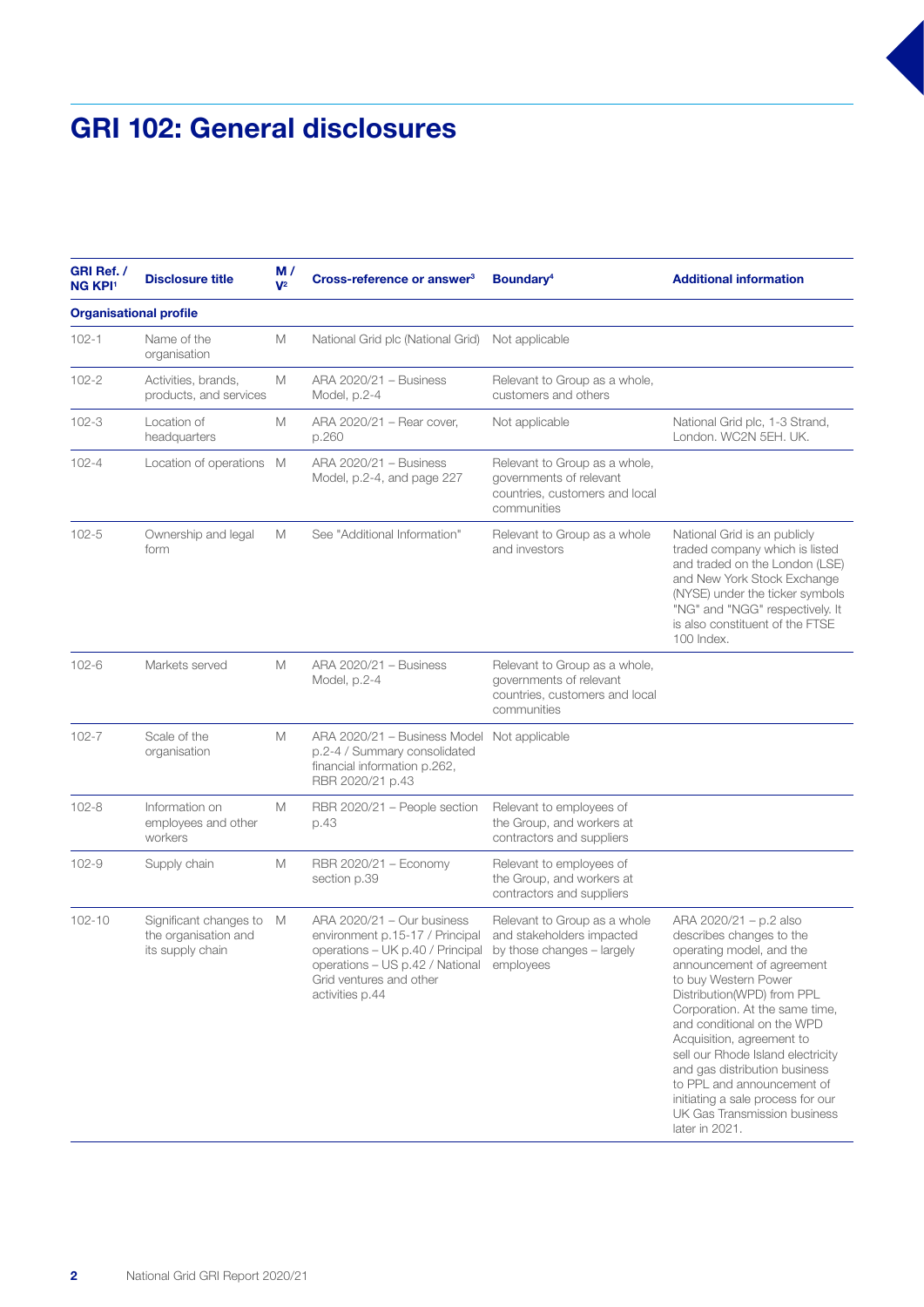| GRI Ref. /<br><b>NG KPI1</b> | <b>Disclosure title</b>                  | M/<br>$V^2$ | Cross-reference or answer <sup>3</sup>                                                                                                                                                                                                                                          | Boundary <sup>4</sup>                                                                | <b>Additional information</b>                                                                                                                                                                                                                                                                                                                                                                                                                                                                                                                                                                                                                                                                                                                                                                                                                        |
|------------------------------|------------------------------------------|-------------|---------------------------------------------------------------------------------------------------------------------------------------------------------------------------------------------------------------------------------------------------------------------------------|--------------------------------------------------------------------------------------|------------------------------------------------------------------------------------------------------------------------------------------------------------------------------------------------------------------------------------------------------------------------------------------------------------------------------------------------------------------------------------------------------------------------------------------------------------------------------------------------------------------------------------------------------------------------------------------------------------------------------------------------------------------------------------------------------------------------------------------------------------------------------------------------------------------------------------------------------|
|                              | <b>Organisational profile continued</b>  |             |                                                                                                                                                                                                                                                                                 |                                                                                      |                                                                                                                                                                                                                                                                                                                                                                                                                                                                                                                                                                                                                                                                                                                                                                                                                                                      |
| $102 - 11$                   | Precautionary Principle M<br>or approach |             | ARA 2020/21 - p.23 Innovation<br>- the section describes the<br>focus on public and employee<br>safety running through our<br>innovation and development<br>strategy and projects. RBR<br>Economy section p.40<br>describes supplier engagement<br>and risk assessment approach | Relevant to services, research<br>and development and supply<br>chain assessment     |                                                                                                                                                                                                                                                                                                                                                                                                                                                                                                                                                                                                                                                                                                                                                                                                                                                      |
| $102 - 12$                   | <b>External initiatives</b>              | M           | Initiatives are referenced<br>throughout the RBR and<br>summarised in "Additional<br>Information" (right)                                                                                                                                                                       | Relevant to the Group and to<br>stakeholders involved in the<br>specific initiatives | We are signatory to the<br>Principles of the UN Global<br>Compact, and supportive of the<br>UN Sustainable Development<br>Goals, commited to Paris-<br>aligned emissions targets to<br>achieve Net Zero by 2050,<br>as well as to setting Scope<br>1, 2 and 3 targets that have<br>been verified by the Science<br>Based Targets Initiative (SBTi),<br>committed to respecting<br>and protecting human rights<br>which includes alignment<br>to the International Labour<br>Organization (ILO) minimum<br>standards, the Ethical Trading<br>Initiative (ETI) Base Code, the<br>UK Modern Slavery Act 2015,<br>the US Trafficking and Violence<br>Protection Act 2000 and, for<br>our UK operations, contractors<br>and suppliers, the requirements<br>of the Living Wage Foundation.<br>Multiple other initiatives<br>referenced throughout the RBR. |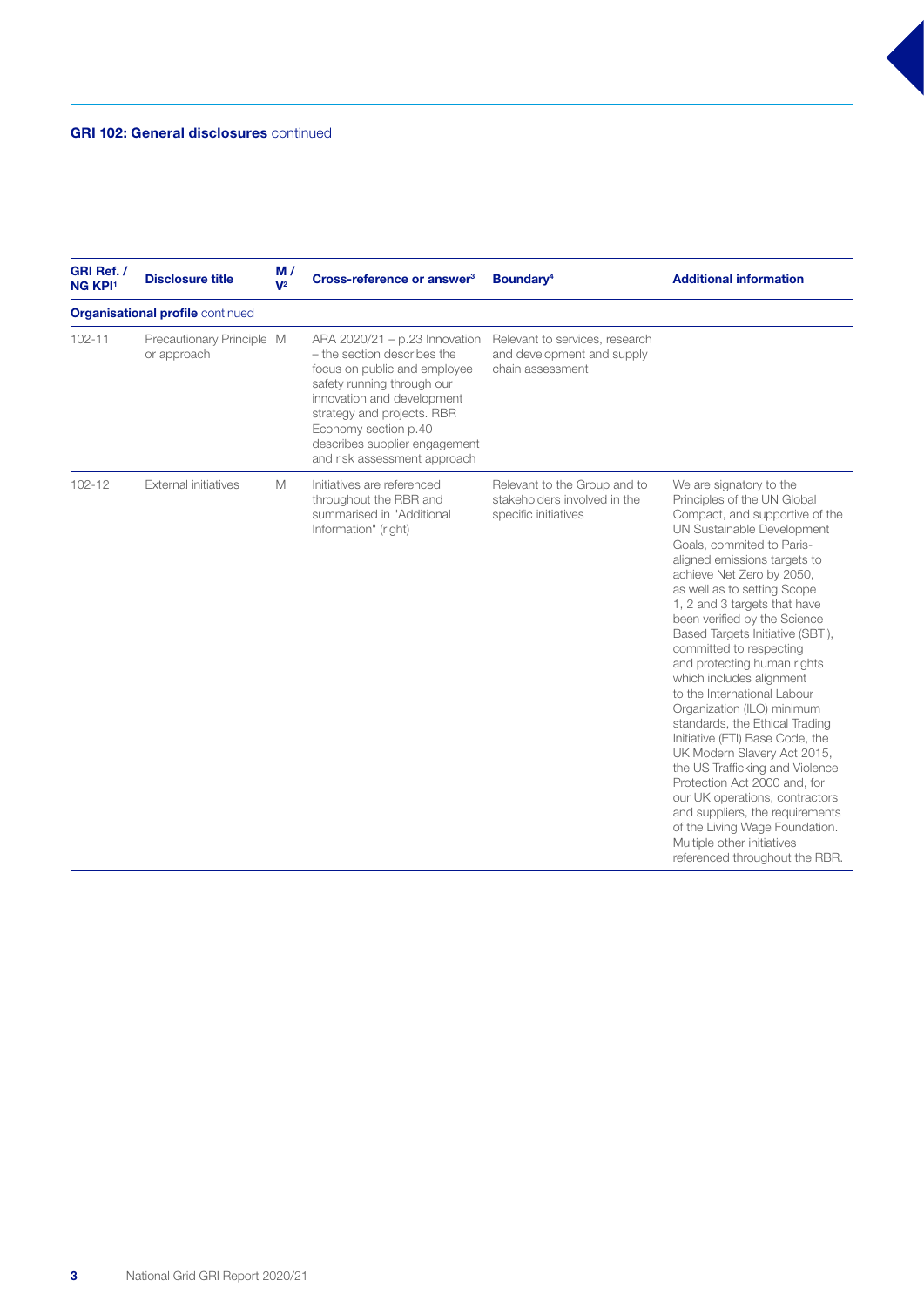| GRI Ref. /<br><b>NG KPI1</b> | <b>Disclosure title</b>                                     | M/<br>$V^2$ | Cross-reference or answer <sup>3</sup>                                                                                                                                                                                                           | Boundary <sup>4</sup>                                                                                    | <b>Additional information</b>                                                                                                                                                                                                                                                                                    |
|------------------------------|-------------------------------------------------------------|-------------|--------------------------------------------------------------------------------------------------------------------------------------------------------------------------------------------------------------------------------------------------|----------------------------------------------------------------------------------------------------------|------------------------------------------------------------------------------------------------------------------------------------------------------------------------------------------------------------------------------------------------------------------------------------------------------------------|
| 102-13                       | Membership of<br>associations                               | М           | See Additional Information                                                                                                                                                                                                                       | Relevant to the Group and to<br>other members of the relevant<br>associations, and other<br>stakeholders | We are members of multiple<br>trade associations and other<br>bodies. Some examples from<br>the UK and US include: UK<br>- EnergyUK, ENA, CBI and<br>RenewableUK, US - American<br>Gas Association, Business<br>Council for Sustainable Energy,<br>CEO Climate Dialoque, Edison<br>Electric Institute and CERES. |
| <b>Strategy</b>              |                                                             |             |                                                                                                                                                                                                                                                  |                                                                                                          |                                                                                                                                                                                                                                                                                                                  |
| $102 - 14$                   | Statement from senior M<br>decision-maker                   |             | RBR 2020/21 Chairman's<br>statement (p.6), CEO Statement<br>(p.7) / ARA 2020/21 -<br>Chairman's statement (p.10),<br>Chief Executive's review (p.12)<br>/ Responsible Business Charter<br>2020 - section: Responsibility<br>at National Grid p.2 | Not applicable                                                                                           |                                                                                                                                                                                                                                                                                                                  |
| $102 - 15$                   | Key impacts, risks,<br>and opportunities                    | V           | ARA 2020/21 - Our Business<br>Environment (p.15-17),<br>Innovation (p.23), Internal<br>control and risk management<br>(p.24-27) / Task Force on<br>Climate-related Financial<br>Disclosures (p.61-66)                                            | Relevant to the Group and<br>all relevant stakeholders                                                   |                                                                                                                                                                                                                                                                                                                  |
| <b>Ethics and integrity</b>  |                                                             |             |                                                                                                                                                                                                                                                  |                                                                                                          |                                                                                                                                                                                                                                                                                                                  |
| $102 - 16$                   | Values, principles,<br>standards, and norms<br>of behaviour | M           | ARA 2020/21 - Business<br>model p.5 (inc. Our Culture) /<br>Delivering against our Strategy<br>(p.18) / 2020/21 RBR, section<br>Governance, describes<br>approach to ethical conduct<br>and values (p. $52 - 53$ )                               | Relevant to the Group and<br>all relevant stakeholders,<br>particularly employees                        |                                                                                                                                                                                                                                                                                                                  |
| $102 - 17$                   | Mechanisms for<br>advice and concerns<br>about ethics       | $\vee$      | ARA 2020/21 - Our<br>commitment to being a<br>responsible business p.60 /<br>2020/21 RBR: Governance<br>section (page 53) - referencing<br>the 'Speak-up' helpline and the<br>Code of Ethics (and training)                                      | Relevant to the Group and<br>all relevant stakeholders,<br>particularly employees                        |                                                                                                                                                                                                                                                                                                                  |
| Governance                   |                                                             |             |                                                                                                                                                                                                                                                  |                                                                                                          |                                                                                                                                                                                                                                                                                                                  |
| $102 - 18$                   | Governance structure                                        | M           | ARA 2020/21 - Corporate<br>Govenance overview p.74<br>(detailed description of<br>approach to corporate<br>governance from p.67 to p.91)                                                                                                         | Relevant to the Group, and<br>particularly to investors, and<br>specialist investment analysts           |                                                                                                                                                                                                                                                                                                                  |
| 102-19                       | Delegating authority                                        | V           | ARA 2020/21 - Corporate<br>Govenance overview p.74<br>describes committee structure<br>covering social, economic and<br>environmental issues (e.g.<br>SEH Committee). RBR 2020/21<br>Governance and oversight<br>section p.13                    | Relevant to the Group, and<br>particularly to investors, and<br>specialist investment analysts           |                                                                                                                                                                                                                                                                                                                  |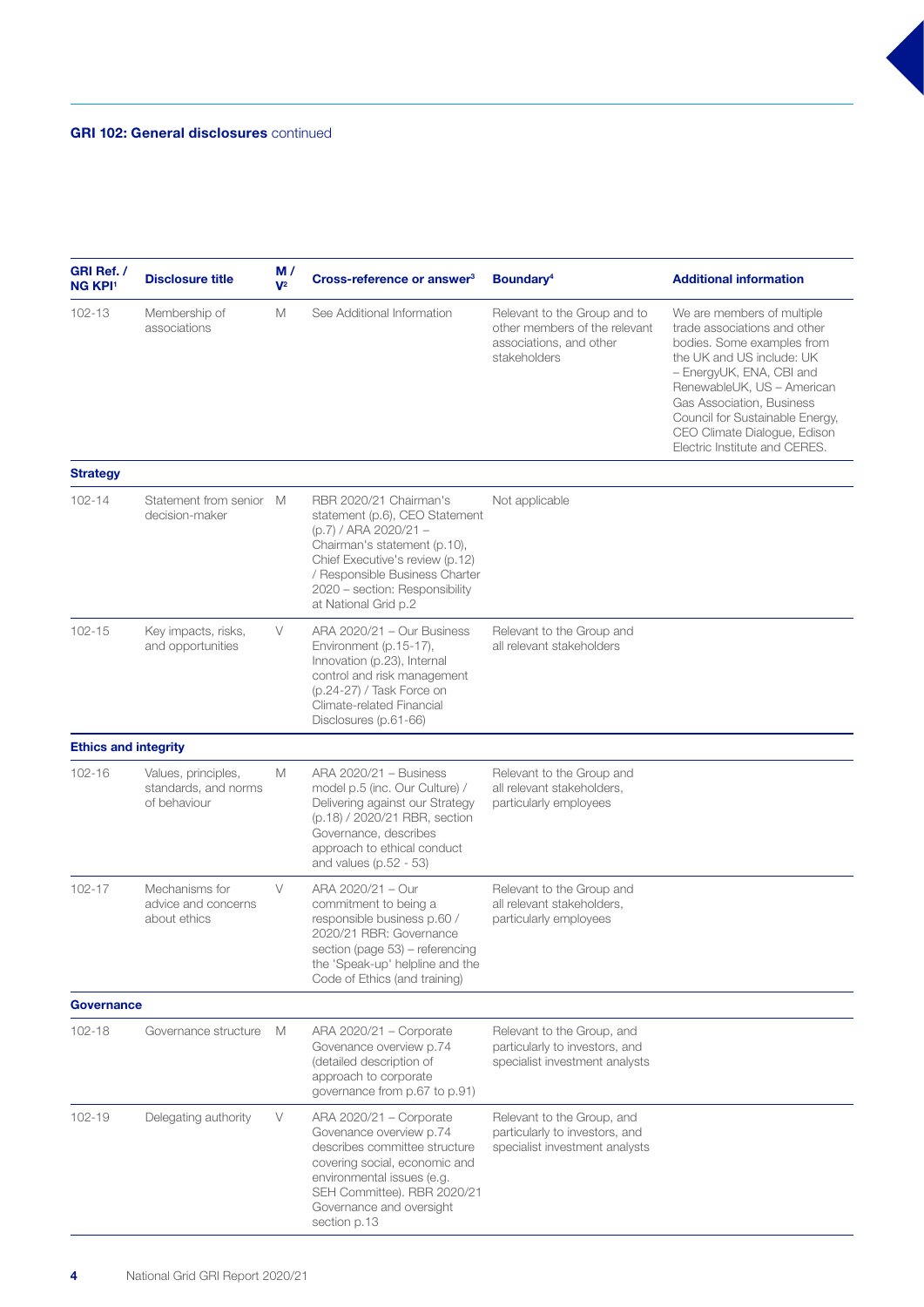| GRI Ref. /<br><b>NG KPI1</b> | <b>Disclosure title</b>                                                                   | M/<br>$V^2$ | Cross-reference or answer <sup>3</sup>                                                                                                                                                                                          | Boundary <sup>4</sup>                                                                          | <b>Additional information</b>                                       |
|------------------------------|-------------------------------------------------------------------------------------------|-------------|---------------------------------------------------------------------------------------------------------------------------------------------------------------------------------------------------------------------------------|------------------------------------------------------------------------------------------------|---------------------------------------------------------------------|
| 102-20                       | Executive-level<br>responsibility<br>for economic,<br>environmental, and<br>social topics | V           | ARA 2020/21 - Corporate<br>Govenance overview p.74<br>describes committee structure<br>covering social, economic and<br>environmental issues (e.g. SEH<br>Committee). RBR 2020/21<br>Governance and oversight<br>section (p.13) | Relevant to the Group, and<br>particularly to investors, and<br>specialist investment analysts |                                                                     |
|                              | <b>Governance continued</b>                                                               |             |                                                                                                                                                                                                                                 |                                                                                                |                                                                     |
| 102-21                       | Consulting<br>stakeholders<br>on economic,<br>environmental,<br>and social topics         | V           | ARA 2020/21 - Our<br>Stakeholders section (p.46-51),<br>Corporate Govenance overview<br>p.74, and Board engagement<br>with stakeholders p.79-80 and<br>p.82                                                                     | Relevant to the Group, and<br>particularly to investors, and<br>specialist investment analysts |                                                                     |
| 102-22                       | Composition of the<br>highest governance<br>body and its<br>committees                    | V           | ARA 2020/21 - Our Board<br>p.74-75                                                                                                                                                                                              | Relevant to the Group, and<br>particularly to investors, and<br>specialist investment analysts |                                                                     |
| 102-23                       | Chair of the highest<br>governance body                                                   | $\vee$      | ARA 2020/21 - Our Board<br>p.74-75                                                                                                                                                                                              | Relevant to the Group, and<br>particularly to investors, and<br>specialist investment analysts | The Chairman is not an<br>executive officer in the<br>organisation. |
| 102-24                       | Nominating and<br>selecting the highest<br>governance body                                | $\vee$      | ARA 2020/21 - Letter from<br>the Chairman p.69 and<br>Nominations Committee p.90.                                                                                                                                               | Relevant to the Group, and<br>particularly to investors, and<br>specialist investment analysts |                                                                     |
| 102-25                       | Conflicts of interest                                                                     | $\vee$      | ARA 2020/21 - Other<br>disclosures p.245 /<br>Statement of application of<br>and compliance with the UK<br>Corporate Governance Code<br>2018 (p.70)                                                                             | Relevant to the Group, and<br>particularly to investors, and<br>specialist investment analysts |                                                                     |
| 102-26                       | Role of highest<br>governance body<br>in setting purpose,<br>values, and strategy         | V           | ARA 2020/21 - Corporate<br>govenance overview p.74                                                                                                                                                                              | Relevant to the Group, and<br>particularly to investors, and<br>specialist investment analysts |                                                                     |
| 102-27                       | Collective knowledge<br>of highest governance<br>body                                     | V           | ARA 2020/21 - Corporate<br>govenance overview p.74-75                                                                                                                                                                           | Relevant to the Group, and<br>particularly to investors, and<br>specialist investment analysts |                                                                     |
| 102-28                       | Evaluating the highest<br>governance body's<br>performance                                | V           | ARA 2020/21 - Corporate<br>govenance overview p.81                                                                                                                                                                              | Relevant to the Group, and<br>particularly to investors, and<br>specialist investment analysts |                                                                     |
| 102-29                       | Identifying and<br>managing economic,<br>environmental,<br>and social impacts             | V           | ARA 2020/21 - Major Board<br>decisions (p.68), Corporate<br>govenance overview -<br>examples considered by<br>the Board p.76 - 77, Our<br>Stakeholders p.46 - 51                                                                | Relevant to the Group, and<br>particularly to investors, and<br>specialist investment analysts |                                                                     |
| 102-30                       | Effectiveness of<br>risk management<br>processes                                          | V           | ARA 2020/21 – activities of the<br>Audit committee p.83 - 87                                                                                                                                                                    | Relevant to the Group, and<br>particularly to investors, and<br>specialist investment analysts |                                                                     |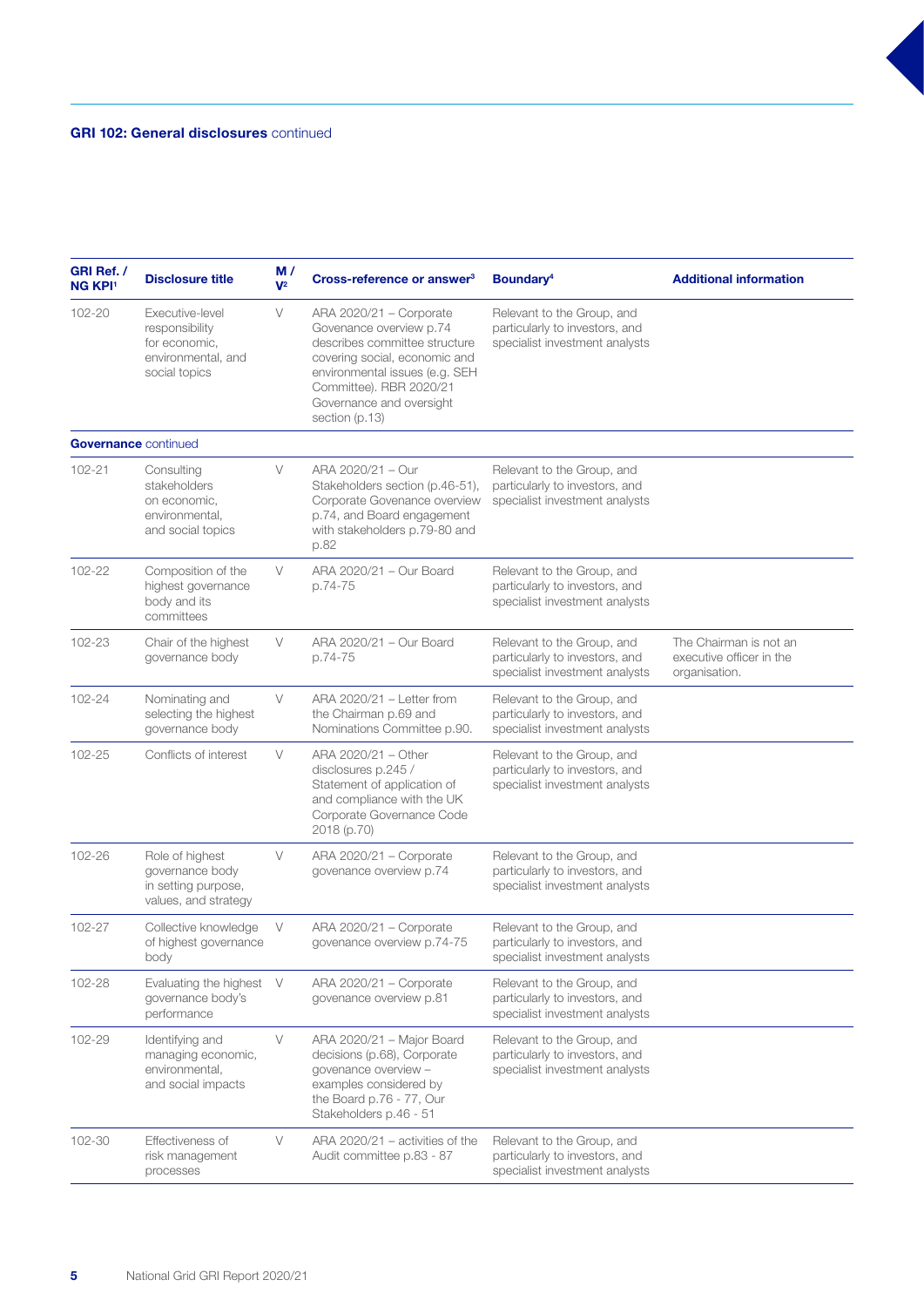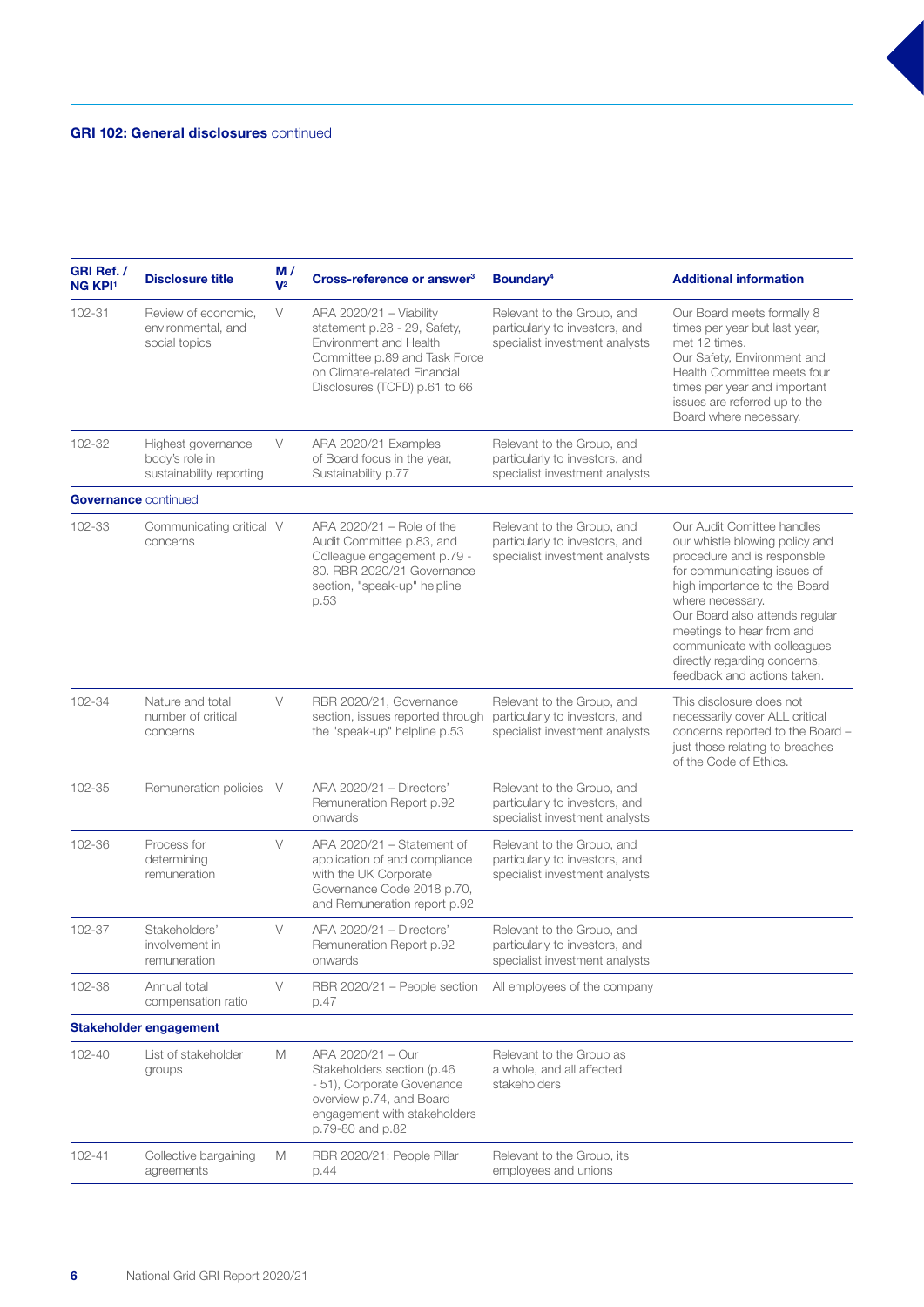| GRI Ref. /<br><b>NG KPI1</b> | <b>Disclosure title</b>                                            | M/<br>$V^2$ | Cross-reference or answer <sup>3</sup>                                                                                                                | Boundary <sup>4</sup>                                                                         | <b>Additional information</b>                                                                                                                                                                                                                                                                                                                                                                                                                                                         |
|------------------------------|--------------------------------------------------------------------|-------------|-------------------------------------------------------------------------------------------------------------------------------------------------------|-----------------------------------------------------------------------------------------------|---------------------------------------------------------------------------------------------------------------------------------------------------------------------------------------------------------------------------------------------------------------------------------------------------------------------------------------------------------------------------------------------------------------------------------------------------------------------------------------|
| 102-42                       | Identifying and<br>selecting stakeholders                          | M           | ARA 2020/21 - Corporate<br>Govenance overview p.76 - 77<br>/ Section 172 disclosure on<br>pages 46 - 51, RBR 2020/21<br>Stakeholders section p.9 - 10 | Relevant to the Group as<br>a whole, and all affected<br>stakeholders                         |                                                                                                                                                                                                                                                                                                                                                                                                                                                                                       |
| 102-43                       | Approach to<br>stakeholder<br>engagement                           | M           | ARA 2020/21 - Corporate<br>Govenance overview p.76 - 77<br>/ Section 172 disclosure on<br>pages 46 - 51, RBR 2020/21<br>Stakeholders section p.9 - 10 | Relevant to the Group as<br>a whole, and all affected<br>stakeholders                         |                                                                                                                                                                                                                                                                                                                                                                                                                                                                                       |
|                              | Stakeholder engagement continued                                   |             |                                                                                                                                                       |                                                                                               |                                                                                                                                                                                                                                                                                                                                                                                                                                                                                       |
| 102-44                       | Key topics and<br>concerns raised                                  | M           | ARA 2020/21 - Corporate<br>Govenance overview p.76 - 77<br>/ Section 172 disclosure on<br>pages 46 - 51, RBR 2020/21<br>Stakeholders section p.9 - 10 | Relevant to the Group as<br>a whole, and all affected<br>stakeholders                         |                                                                                                                                                                                                                                                                                                                                                                                                                                                                                       |
| <b>Reporting practice</b>    |                                                                    |             |                                                                                                                                                       |                                                                                               |                                                                                                                                                                                                                                                                                                                                                                                                                                                                                       |
| 102-45                       | Entities included in the M<br>consolidated financial<br>statements |             | ARA 2020/21 - Note 34 to<br>the consolidated financial<br>statements, (Subsidiary<br>undertakings, joint ventures and<br>associates) p.204 - 208      | Relevant to the Group<br>and parties interested in<br>our responsible business<br>performance |                                                                                                                                                                                                                                                                                                                                                                                                                                                                                       |
| 102-46                       | Defining report content M<br>and topic Boundaries                  |             | RBR 2020/21: Materiality<br>section p.11, and this GRI Index                                                                                          | Relevant to the Group<br>and parties interested in<br>our responsible business<br>performance |                                                                                                                                                                                                                                                                                                                                                                                                                                                                                       |
| 102-47                       | List of material topics                                            | M           | RBR 2020/21: Materiality<br>section p.11, and this GRI Index                                                                                          | Relevant to the Group<br>and parties interested in<br>our responsible business<br>performance |                                                                                                                                                                                                                                                                                                                                                                                                                                                                                       |
| 102-48                       | Restatements of<br>information                                     | M           | n/a                                                                                                                                                   | Relevant to the Group<br>and parties interested in<br>our responsible business<br>performance | This is National Grid's first<br>Responsible Business Report.<br>Our responsible business<br>accounting policy aims to include<br>new acquisitions within the RBR<br>as soon as practically possible,<br>and ideally, no later than the<br>reporting period after the first<br>full financial year of ownership.<br>National Grid Renewables<br>(formerly Geronimo Energy) is<br>excluded from the 2020/21 RBR<br>and will be included for the first<br>time in the 2021/22 document. |
| 102-49                       | Changes in reporting                                               | M           | n/a                                                                                                                                                   | Relevant to the Group<br>and parties interested in<br>our responsible business<br>performance | This is National Grid's first<br>Responsible Business Report -<br>see 102-48 above.                                                                                                                                                                                                                                                                                                                                                                                                   |
| 102-50                       | Reporting period                                                   | M           | RBR: About this Report section<br>(p.1)                                                                                                               | Relevant to the Group<br>and parties interested in<br>our responsible business<br>performance | Data is reported for the year<br>to 31 March 2021, unless<br>otherwise stated. Please see<br>accompanying document<br>"Reporting Methodology"<br>for more information.                                                                                                                                                                                                                                                                                                                |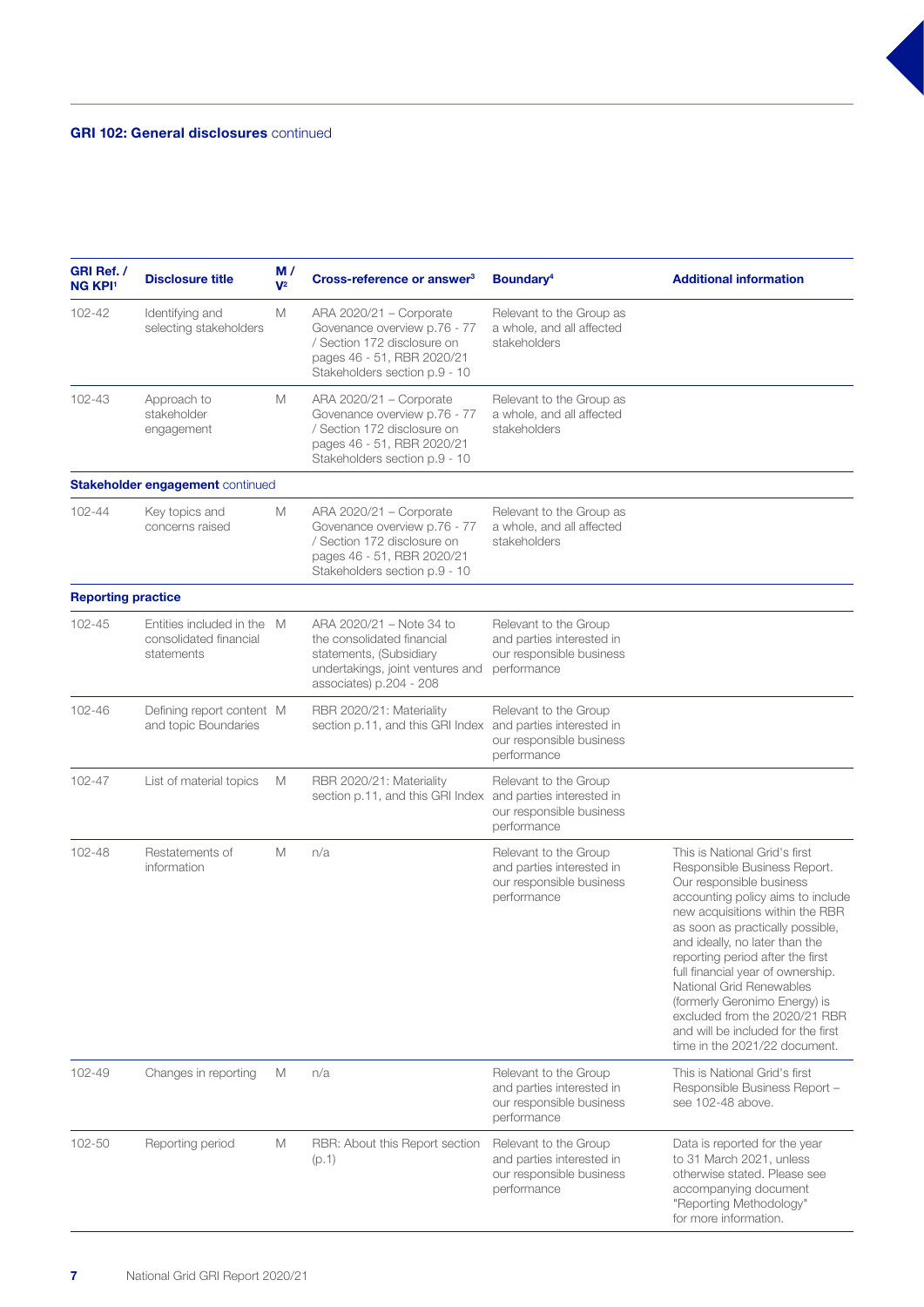| GRI Ref. /<br><b>NG KPI1</b> | <b>Disclosure title</b>                                               | M/<br>$V^2$ | Cross-reference or answer <sup>3</sup>                                                                                                                                                   | Boundary <sup>4</sup>                                                                         | <b>Additional information</b>                                                          |
|------------------------------|-----------------------------------------------------------------------|-------------|------------------------------------------------------------------------------------------------------------------------------------------------------------------------------------------|-----------------------------------------------------------------------------------------------|----------------------------------------------------------------------------------------|
| 102-51                       | Date of most recent<br>report                                         | M           | See 'Additional Information'                                                                                                                                                             | Relevant to the Group<br>and parties interested in<br>our responsible business<br>performance | 2020/21 RBR published on<br>8 June 2021                                                |
| 102-52                       | Reporting cycle                                                       | M           | See 'Additional Information'                                                                                                                                                             | Relevant to the Group<br>and parties interested in<br>our responsible business<br>performance | The 2020/21RBR represents the<br>first report in an annual cycle                       |
| 102-53                       | Contact point for<br>questions regarding<br>the report                | M           | <b>RBR: Rear Cover</b>                                                                                                                                                                   | Relevant to the Group<br>and parties interested in<br>our responsible business<br>performance |                                                                                        |
|                              | <b>Reporting practice continued</b>                                   |             |                                                                                                                                                                                          |                                                                                               |                                                                                        |
| 102-54                       | Claims of reporting in<br>accordance with the<br><b>GRI Standards</b> | M           | RBR 2020/21: About this<br>Report (p.1) and Reporting<br>Principles sections (p.57)                                                                                                      | Relevant to the Group<br>and parties interested in<br>our responsible business<br>performance | This report has been prepared<br>in accordance with the GRI<br>Standards: Core option. |
| $102 - 55$                   | <b>GRI</b> content index                                              | M           | See 'Additional Information'                                                                                                                                                             | Relevant to the Group<br>and parties interested in<br>our responsible business<br>performance | This is the GRI content index                                                          |
| 102-56                       | External assurance                                                    | M           | An external assurance<br>statement relating to the RBR<br>2020/21 can be found at the<br>following link: https://www.<br>nationalgrid.com/responsibility/<br>responsible-business-report | Relevant to the Group<br>and parties interested in<br>our responsible business<br>performance |                                                                                        |

- 1. Reference to the GRI Standards metrics or those developed by National Grid for its material issues not directly covered by GRI.
- 2.  $M =$  mandatory GRI metric (for Core option),  $V =$  voluntary for GRI Core option.

4. "Boundary" is a description of where the impacts occur for a material topic, and the organisation's involvement with those impacts. Topic boundaries vary based on the topics reported.

<sup>3.</sup> Indicates the location of the disclosure in the Responsible Business Report, the Annual Report and Accounts, other documents or websites of National Grid, or that the information is provided under "Additional Information".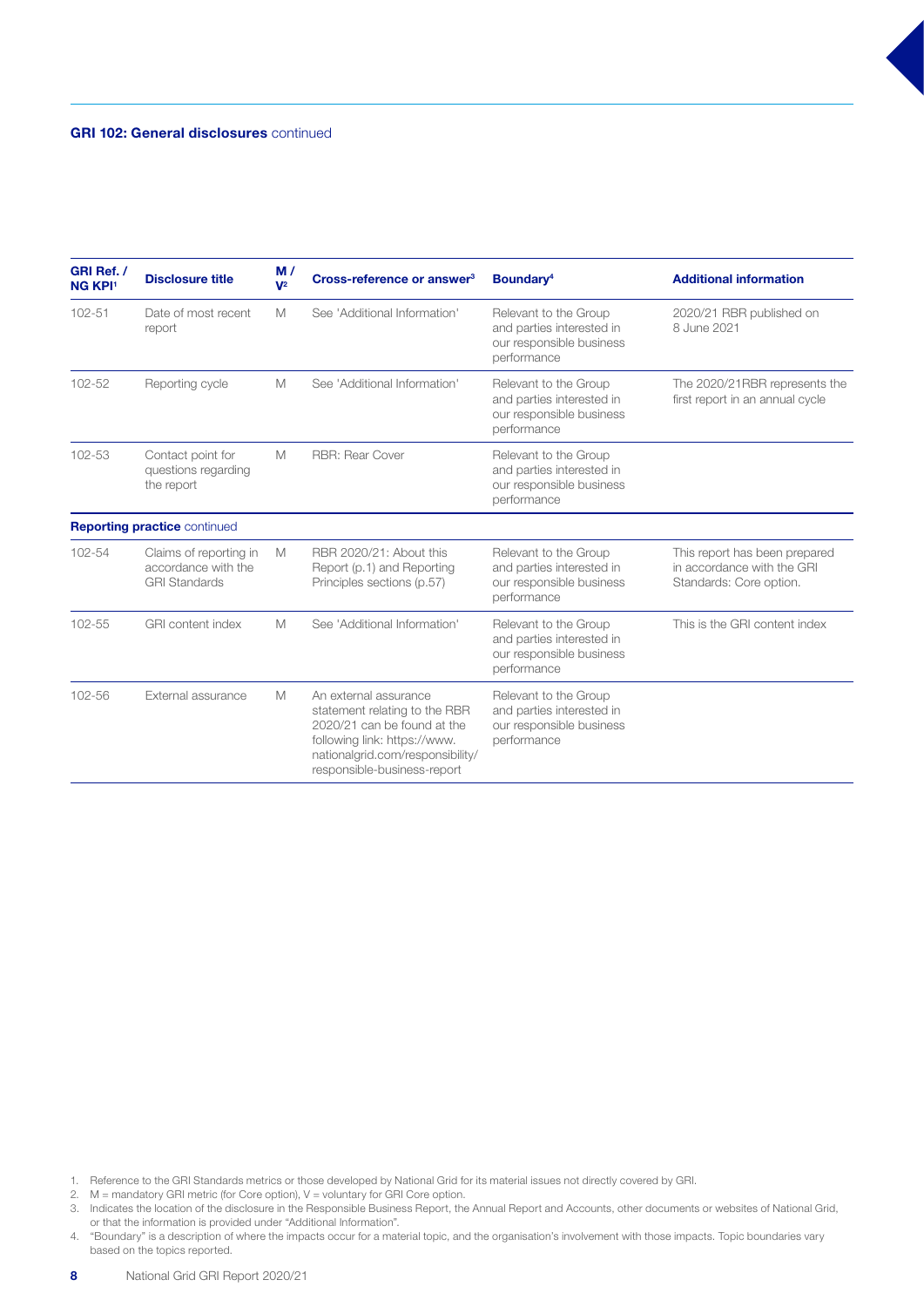### GRI 200: Economic standards

| <b>Material</b><br><b>Issue</b> | <b>KPI</b>                                                                              | GRI ref /<br><b>NG KPI</b> | <b>Location Reference</b>                                                                                                 | <b>Boundary</b>                                                                                                                         | Measured /<br><b>Estimated</b> | <b>Additional</b><br><b>Information</b>                                                                  |
|---------------------------------|-----------------------------------------------------------------------------------------|----------------------------|---------------------------------------------------------------------------------------------------------------------------|-----------------------------------------------------------------------------------------------------------------------------------------|--------------------------------|----------------------------------------------------------------------------------------------------------|
|                                 | 201 - Economic performance                                                              |                            |                                                                                                                           |                                                                                                                                         |                                |                                                                                                          |
| Economic<br>contribution        | Direct economic<br>value generated and<br>distributed                                   | $201 - 1$                  | RBR 2020/21:<br>Economy Pillar (p.38)                                                                                     | All operations and activities M<br>of the business                                                                                      |                                |                                                                                                          |
|                                 | Financial implications<br>and other risks and<br>opportunities due to<br>climate change | $201 - 2$                  | ARA 2020/21: TCFD<br>disclosure $(p.61 - 66)$                                                                             | All operations and activities NA<br>of the business                                                                                     |                                |                                                                                                          |
|                                 | 203 - Indirect economic impacts                                                         |                            |                                                                                                                           |                                                                                                                                         |                                |                                                                                                          |
| Infrastructure<br>Investment    | Infrastructure<br>investments and<br>services supported                                 | $203 - 1$                  | RBR: Economy Pillar<br>p.39 / ARA: Multiple<br>references: Business<br>model p.2 - 4, 6 - 7                               | All operations and<br>activities of the business<br>- relevant to customers<br>and communities served,<br>governments and<br>regulators | M                              |                                                                                                          |
|                                 | Annual investment<br>into energy<br>infrastructure (£).                                 | <b>NG 2.1</b>              | RBR: Economy pillar<br>p.39 / ARA: Multiple<br>references: Business<br>model p.2 - 4, 6 - 7                               | See 'Basis of Reporting'<br>document                                                                                                    | M                              |                                                                                                          |
| Network<br>Reliability          | Network Reliability                                                                     | <b>NG1.4</b>               | <b>RBR: Communities</b><br>Pillar p.31, Data tables<br>p.62 / ARA p.21, and<br>various references<br>through the document | All relevant operations                                                                                                                 | M                              |                                                                                                          |
| Energy<br>Affordability         | Average cost per<br>household (US)                                                      | <b>NG1.1</b>               | <b>RBR: Communities</b><br>Pillar p.30 - 32, data<br>tables p.62 / ARA p.16                                               | US distribution business                                                                                                                | M                              |                                                                                                          |
|                                 | Cost of Transmission<br>contribution to UK<br>household bills (UK)                      | <b>NG1.2</b>               | <b>RBR: Communities</b><br>Pillar p.31 - 33, data<br>tables p.63 / ARA p.16                                               | UK transmission business                                                                                                                | M                              |                                                                                                          |
| Customer<br>satisfaction        | Consumer Trust SurveyNG1.5<br>(US only)                                                 |                            | <b>RBR: Communities</b><br>section p.33, ARA p.22                                                                         | US distribution business<br>only - but see "Additional<br>Information"                                                                  | M                              | We also report<br>satisfaction scores for<br>UK (non-residential)<br>customers on page<br>22 of the ARA. |
| <b>Supply chain</b>             |                                                                                         |                            |                                                                                                                           |                                                                                                                                         |                                |                                                                                                          |
|                                 | Proportion of<br>spending on local<br>suppliers                                         | $204 - 1$                  | RBR: Economy pillar<br>p.39                                                                                               | Suppliers in the country of<br>operation (by billing office<br>location) i.e. not global<br>supplier base                               | M                              | We also report on<br>supplier diversity<br>on p.41                                                       |
|                                 | % of supplier payments NG 2.4<br>paid to contractual<br>term                            |                            | RBR: Economy Pillar<br>p.40, data tables p.63                                                                             | All suppliers to National Grid M                                                                                                        |                                |                                                                                                          |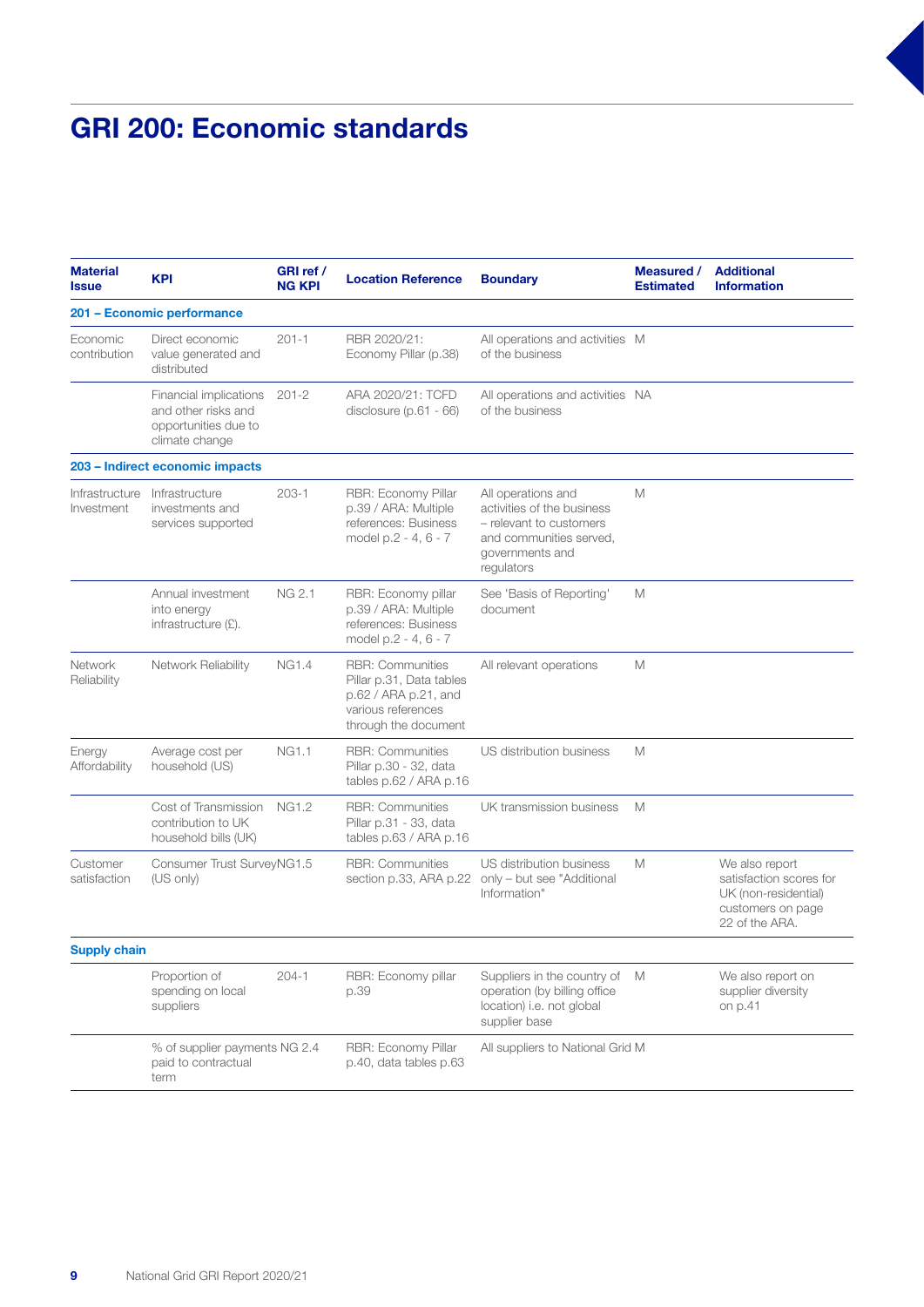#### GRI 200: Economic standards continued

| <b>Material</b><br><b>Issue</b> | <b>KPI</b>                                                                                                  | GRI ref /<br><b>NG KPI</b> | <b>Location Reference</b>                                                                                                    | <b>Boundary</b>                                     | Measured /<br><b>Estimated</b> | <b>Additional</b><br><b>Information</b>                                                                                                                                                                                                                           |
|---------------------------------|-------------------------------------------------------------------------------------------------------------|----------------------------|------------------------------------------------------------------------------------------------------------------------------|-----------------------------------------------------|--------------------------------|-------------------------------------------------------------------------------------------------------------------------------------------------------------------------------------------------------------------------------------------------------------------|
| <b>Ethical behaviour</b>        |                                                                                                             |                            |                                                                                                                              |                                                     |                                |                                                                                                                                                                                                                                                                   |
| Anti-bribery<br>& corruption    | Operations assessed<br>for risks related to<br>corruption                                                   | $205 - 1$                  | RBR: Governance<br>Pillar p.53 - 54                                                                                          | All operations and activities NA<br>of the business |                                | All business units and<br>operations consider<br>risks of breaches to<br>the Code of Ethics and<br>provide certification<br>over the adequacy of<br>controls. The range of<br>policies described on<br>p.54 and p.55 indicate<br>the areas of heightened<br>risk. |
| Anti-bribery<br>& corruption    | Communication and<br>training about anti-<br>corruption policies<br>and procedures                          | $205 - 2$                  | <b>RBR: Governance</b><br>Pillar p.53 - 54                                                                                   | All employees with access<br>to online training     | M                              | We report the overall<br>percentage of<br>colleagues receiving<br>training on the Code of<br>Ethics but do not break<br>this down by employee<br>category. The Code<br>applies equally to<br>Board members.                                                       |
| Anti-bribery<br>& corruption    | Confirmed incidents<br>of corruption and<br>actions taken                                                   | $205 - 3$                  | RBR: Governance<br>Pillar p.53                                                                                               | All operations and activities M<br>of the business  |                                | We report on all<br>confirmed breaches<br>of the Code of Ethics,<br>including bribery &<br>corruption.                                                                                                                                                            |
| Privacy                         | Substantiated<br>complaints<br>concerning breaches<br>of customer privacy<br>and losses of<br>customer data | $418 - 1$                  | RBR: Governance<br>Pillar p.54                                                                                               | All operations and activities M<br>of the business  |                                | Privacy is not a specific<br>material issue but is<br>a component of our<br>more general human<br>rights category                                                                                                                                                 |
| $207 - Tax$                     |                                                                                                             |                            |                                                                                                                              |                                                     |                                |                                                                                                                                                                                                                                                                   |
|                                 | Approach to tax                                                                                             | $207 - 1$                  | <b>ARA: Financial Review</b><br>p.36 and published tax<br>strategy on National<br>Grid website                               | All non-dormant<br>businesses                       | <b>NA</b>                      |                                                                                                                                                                                                                                                                   |
|                                 | Tax governance,<br>control, and risk<br>management                                                          | $207 - 2$                  | <b>ARA: Financial</b><br>Review p.36, Finance<br>Committee p.88 and<br>published tax strategy<br>on National Grid<br>website | All non-dormant<br>businesses                       | NА                             |                                                                                                                                                                                                                                                                   |
|                                 | Stakeholder<br>engagement and<br>management of<br>concerns related<br>to tax                                | $207 - 3$                  | <b>ARA: Financial Review</b><br>p.36 (approach to<br>working with tax<br>authorities), see also<br>Additional Information    | All non-dormant<br>businesses                       | <b>NA</b>                      | We have described<br>above our processes<br>for engaging with<br>multiple stakeholders<br>at the Board level, and<br>across the business. All<br>of these channels are<br>open to consideration<br>of concerns relating to<br>taxation strategy.                  |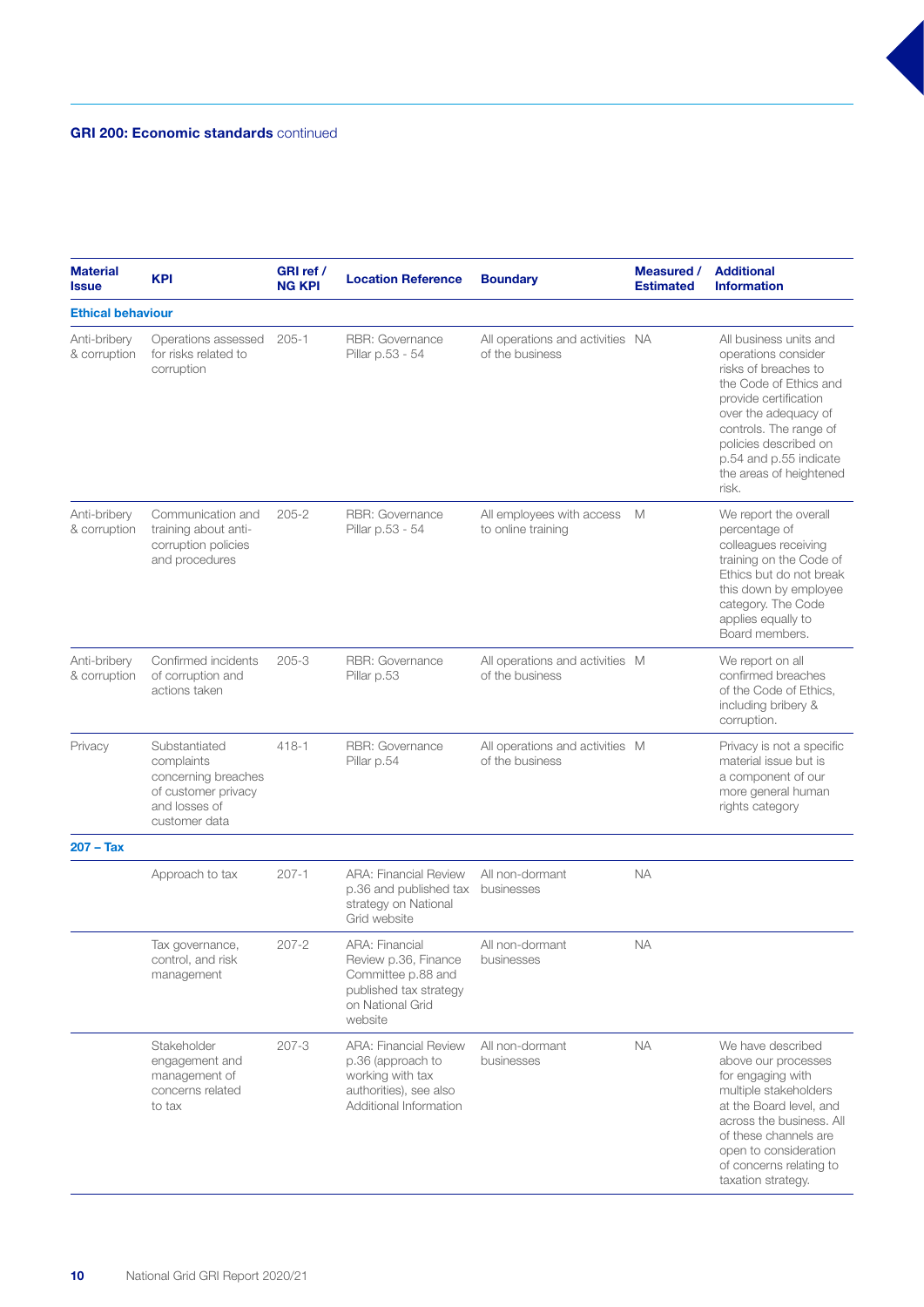#### GRI 200: Economic standards continued

| <b>Material</b><br><b>Issue</b> | <b>KPI</b>                      | GRI ref /<br><b>NG KPI</b> | <b>Location Reference</b>            | <b>Boundary</b>               | Measured /<br><b>Estimated</b> | <b>Additional</b><br><b>Information</b>                                                                                                                              |
|---------------------------------|---------------------------------|----------------------------|--------------------------------------|-------------------------------|--------------------------------|----------------------------------------------------------------------------------------------------------------------------------------------------------------------|
| $207 - Tax$ continued           |                                 |                            |                                      |                               |                                |                                                                                                                                                                      |
|                                 | Country-by-country<br>reporting | $207 - 4$                  | <b>ARA: Financial Review</b><br>p.37 | All non-dormant<br>businesses | M                              | Whilst we do not meet<br>every aspect of the GRI<br>reporting requirements for<br>this indicator we believe<br>the disclosure on p.37 is<br>substantially compliant. |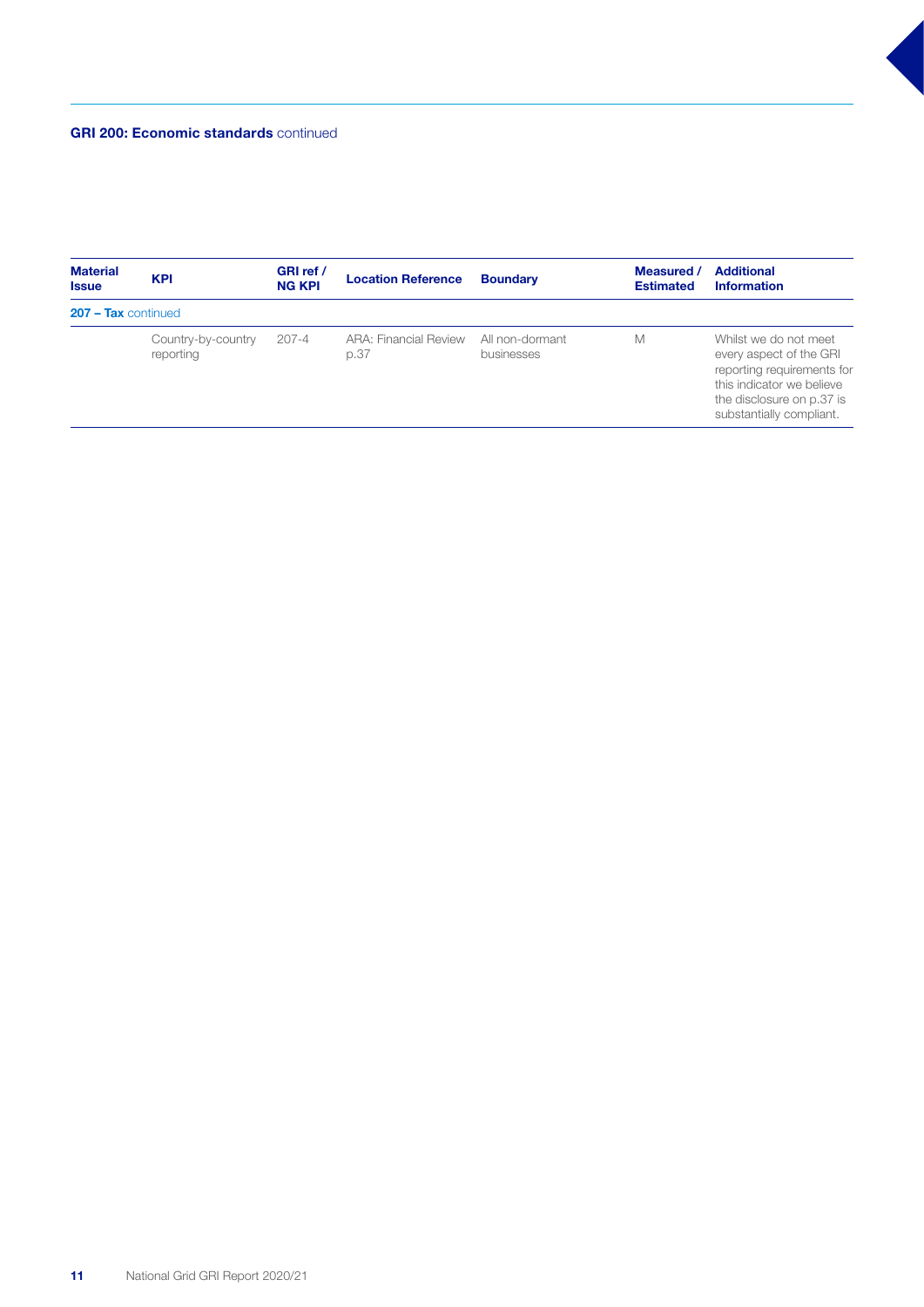## GRI 300: Environmental standards

| <b>Material</b><br><b>Issue</b> | <b>KPI</b>                                                                                                                                          | GRI ref /<br><b>NG KPI</b> | <b>Location Reference</b>                                                       | <b>Boundary</b>                                         | <b>Measured /</b><br><b>Estimated</b> | <b>Additional</b><br><b>Information</b>                                                                                                                                                                                                            |
|---------------------------------|-----------------------------------------------------------------------------------------------------------------------------------------------------|----------------------------|---------------------------------------------------------------------------------|---------------------------------------------------------|---------------------------------------|----------------------------------------------------------------------------------------------------------------------------------------------------------------------------------------------------------------------------------------------------|
|                                 | Clean energy system (non-GRI material issue)                                                                                                        |                            |                                                                                 |                                                         |                                       |                                                                                                                                                                                                                                                    |
|                                 | Renewable energy<br>connections - MW<br>connected to US<br>Distribution grid                                                                        | NG 3.1                     | <b>RBR: Environment</b><br>Pillar (pages 19-21)<br>and Data Tables (page<br>59) | US distribution business                                | M                                     |                                                                                                                                                                                                                                                    |
|                                 | Renewable energy<br>connections - MW<br>connected to US<br>Transmission grid                                                                        | <b>NG 3.2</b>              | <b>RBR: Environment</b><br>Pillar (pages 19-21)<br>and Data Tables (page<br>59) | US transmission business                                | M                                     |                                                                                                                                                                                                                                                    |
|                                 | Renewable energy<br>connections - MW<br>connected to UK<br>Distribution grid                                                                        | NG 3.3                     | <b>RBR: Environment</b><br>Pillar (pages 19-21)<br>and Data Tables (page<br>59) | UK transmission business                                | M                                     |                                                                                                                                                                                                                                                    |
|                                 | Interconnector<br>capacity                                                                                                                          | <b>NG 3.4</b>              | RBR: Environment<br>Pillar (pages 19-21)<br>and Data Tables (page<br>59)        | National Grid Ventures -<br>operational interconnectors | Ε                                     |                                                                                                                                                                                                                                                    |
|                                 | Renewables enabled<br>by direct investment -<br>MW new renewables<br>built through<br>National Grid's direct<br>investment (MW total<br>renewables) | NG 3.5                     | RBR: Environment<br>Pillar (pages 19-21)<br>and Data Tables (page<br>59)        | National grid Ventures<br>- NG Renewables<br>operations | Ε                                     |                                                                                                                                                                                                                                                    |
| $302 - Energy$                  |                                                                                                                                                     |                            |                                                                                 |                                                         |                                       |                                                                                                                                                                                                                                                    |
|                                 | Energy consumption<br>within the organisation                                                                                                       | $302 - 1$                  | <b>RBR: Environment</b><br>Pillar (p.26) and Data<br>Tables (page 59)           | All operations and activities M<br>of the business      |                                       |                                                                                                                                                                                                                                                    |
|                                 | Energy intensity                                                                                                                                    | $302 - 3$                  | <b>RBR: Environment</b><br>Pillar $(p.27)$                                      | All operations and activities M<br>of the business      |                                       |                                                                                                                                                                                                                                                    |
| <b>303 - Water</b>              |                                                                                                                                                     |                            |                                                                                 |                                                         |                                       |                                                                                                                                                                                                                                                    |
|                                 | Water withdrawal by<br>source                                                                                                                       | $303 - 1$                  | <b>RBR: Environment</b><br>Pillar $(p.28)$                                      | All operations and activities E<br>of the business      |                                       | 99% of all water<br>abstracted by the<br>company is seawater<br>for use in cooling<br>generation assets on<br>Long Island, US. The<br>seawater is slightly<br>warmed but not<br>contaminated or altered<br>in any way before return<br>to the sea. |
|                                 | Water withdrawal                                                                                                                                    | $303 - 3$                  | <b>RBR: Environment</b><br>Pillar $(p.28)$                                      | All operations and activities E<br>of the business      |                                       | See above                                                                                                                                                                                                                                          |
|                                 | Water discharge                                                                                                                                     | $303 - 4$                  | <b>RBR: Environment</b><br>Pillar $(p.28)$                                      | All operations and activities E<br>of the business      |                                       | See above                                                                                                                                                                                                                                          |
|                                 | Water consumption                                                                                                                                   | $303 - 5$                  | <b>RBR: Environment</b><br>Pillar (p.28)                                        | All operations and activities E<br>of the business      |                                       | See above                                                                                                                                                                                                                                          |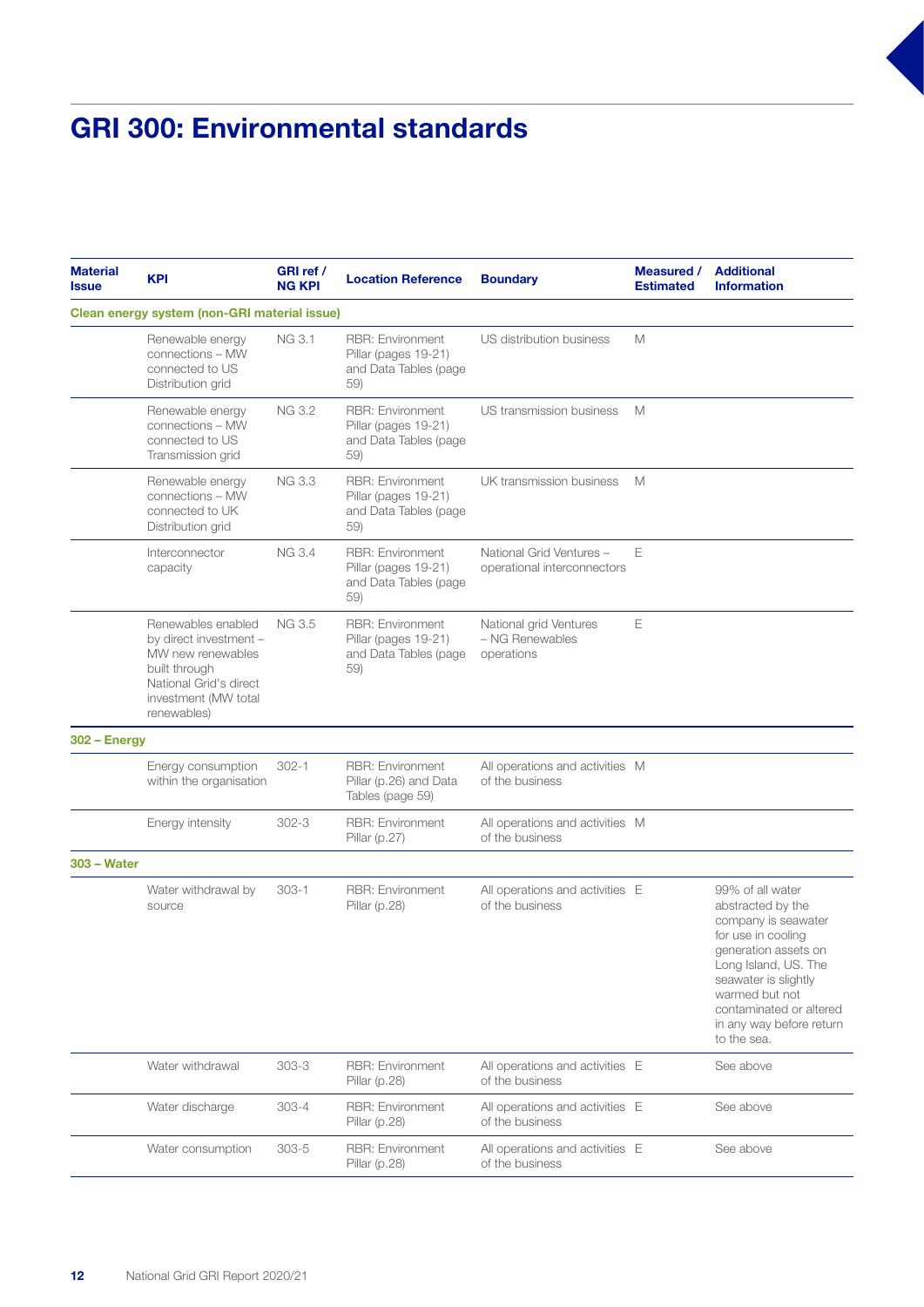#### GRI 300: Environmental standards continued

| <b>Material</b><br><b>Issue</b>        | <b>KPI</b>                                                                                                                                                                               | GRI ref /<br><b>NG KPI</b>  | <b>Location Reference</b>                                                         | <b>Boundary</b>                                                                                                                                 | <b>Measured /</b><br><b>Estimated</b> | <b>Additional</b><br><b>Information</b>                                                             |
|----------------------------------------|------------------------------------------------------------------------------------------------------------------------------------------------------------------------------------------|-----------------------------|-----------------------------------------------------------------------------------|-------------------------------------------------------------------------------------------------------------------------------------------------|---------------------------------------|-----------------------------------------------------------------------------------------------------|
|                                        | 304 – Biodiversity / habitat protection and land use                                                                                                                                     |                             |                                                                                   |                                                                                                                                                 |                                       |                                                                                                     |
| Land Use -<br>protected or<br>restored | Habitats protected or<br>restored - Proportion<br>of National Grid<br>owned land that<br>has been improved<br>through National Grid<br>activities and initiatives<br>(% of total acres). | $304 - 3 /$<br><b>NG3.6</b> | <b>RBR: Environment</b><br>Pillar (p.27-28), and<br>Data Tables (page 59)         | In 2020/21 this metric<br>relates solely to US land<br>held. UK land will be<br>included from 2021/22<br>onwards.                               | Ε                                     |                                                                                                     |
|                                        | Previously<br>contaminated<br>land - provision for<br>remediation $(E)$                                                                                                                  | <b>NG 3.7</b>               | <b>RBR: Environment</b><br>Pillar (p.27 - 28)                                     | All owned or relevant<br>historically owned land                                                                                                | M                                     |                                                                                                     |
| 305 - Emissions                        |                                                                                                                                                                                          |                             |                                                                                   |                                                                                                                                                 |                                       |                                                                                                     |
| Our Own<br>Emissions                   | Direct (Scope 1) GHG<br>emissions                                                                                                                                                        | $305 - 1$                   | <b>RBR: Environment</b><br>Pillar (pages 23 - 26)<br>and Data Tables (page<br>58) | All operations and activities M<br>of the business                                                                                              |                                       |                                                                                                     |
|                                        | Energy indirect (Scope 305-2<br>2) GHG emissions                                                                                                                                         |                             | <b>RBR: Environment</b><br>Pillar (pages 23 - 26)<br>and Data Tables (page<br>58) | All operations and activities M<br>of the business                                                                                              |                                       |                                                                                                     |
|                                        | Other indirect (Scope<br>3) GHG emissions                                                                                                                                                | $305 - 3$                   | <b>RBR: Environment</b><br>Pillar (pages 23 - 26)<br>and Data Tables (page<br>58) | Boundary indicated in RBR E<br>i.e. inclusion of six Scope 3<br>elements                                                                        |                                       |                                                                                                     |
|                                        | <b>GHG</b> emissions<br>intensity                                                                                                                                                        | $305 - 4$                   | <b>RBR: Environment</b><br>Pillar (page 25)                                       | Scope 1 and 2 emissions<br>only                                                                                                                 | M                                     |                                                                                                     |
| Air Quality                            | Nitrogen oxides (NOX), 305-7<br>sulfur oxides (SOX),<br>and other significant<br>air emissions                                                                                           |                             | <b>RBR: Environment</b><br>Pillar (p.27) and Data<br>Tables (page 59)             | Limited to NOx, SOx and<br><b>PM</b>                                                                                                            | M                                     |                                                                                                     |
|                                        | 306 - Waste / (circular economy)                                                                                                                                                         |                             |                                                                                   |                                                                                                                                                 |                                       |                                                                                                     |
|                                        | Waste generation and<br>significant waste-<br>related impacts                                                                                                                            | $306 - 1$                   | <b>RBR: Environment</b><br>Pillar $(p.28)$                                        | Some construction /<br>contractor-generated<br>wastes excluded.<br>Disclosure relates to waste<br>generated by company's<br>own activities only | M/E                                   | We aim to improve<br>reporting of our waste<br>management and<br>disposal in the coming<br>periods. |
|                                        | Waste generated                                                                                                                                                                          | $306 - 3$                   | <b>RBR: Environment</b><br>Pillar $(p.28)$                                        | Some construction /<br>contractor-generated<br>wastes excluded.<br>Disclosure relates to waste<br>generated by company's<br>own activities only | M/E                                   | See above                                                                                           |
|                                        | Waste diverted from<br>disposal                                                                                                                                                          | $306 - 4$                   | <b>RBR: Environment</b><br>Pillar $(p.28)$                                        | Some construction /<br>contractor-generated<br>wastes excluded.<br>Disclosure relates to waste<br>generated by company's<br>own activities only | M/E                                   | See above                                                                                           |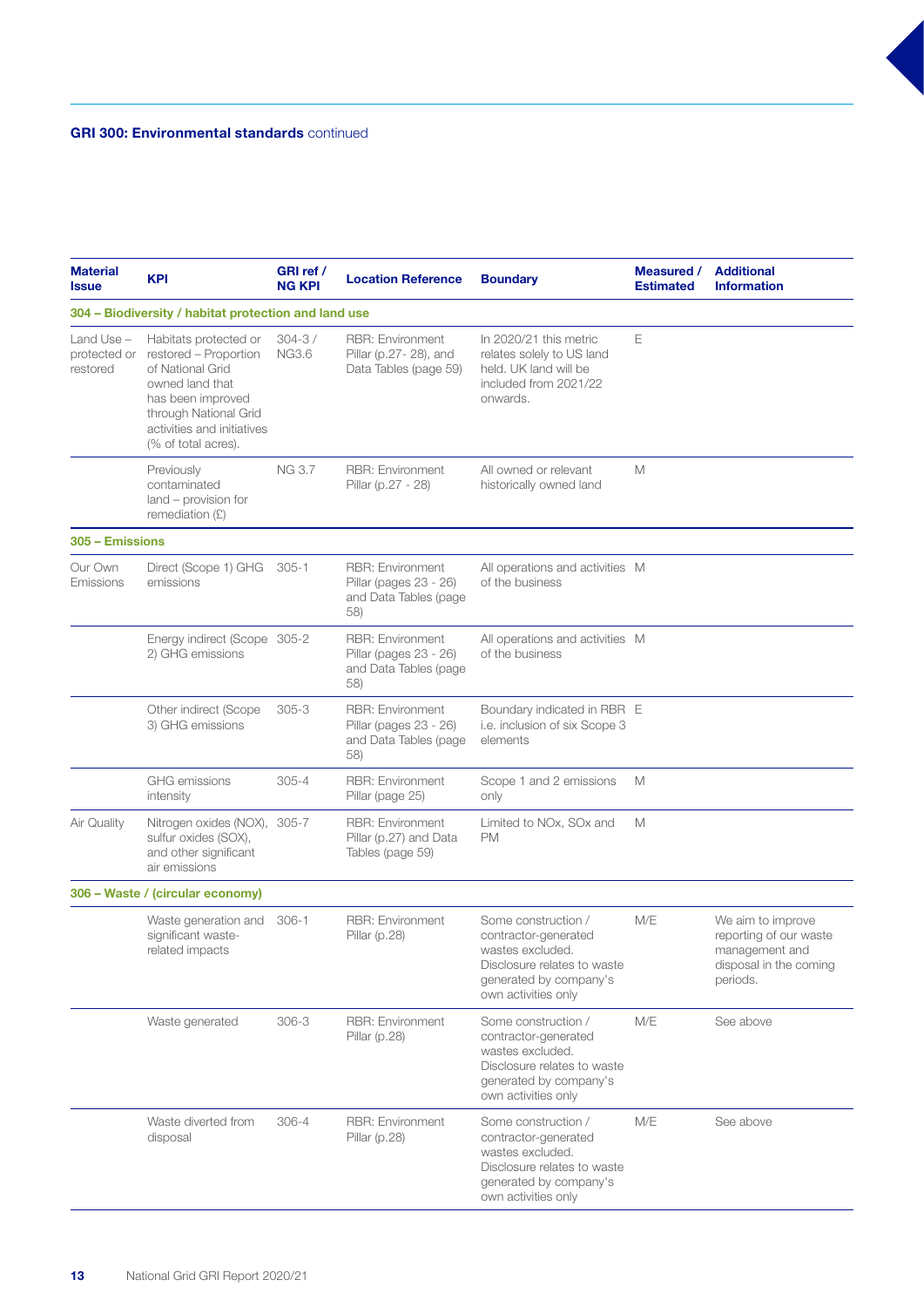#### GRI 300: Environmental standards continued

| <b>Material</b><br><b>Issue</b> | <b>KPI</b>                                                              | GRI ref /<br><b>NG KPI</b> | <b>Location Reference</b>                    | <b>Boundary</b>                                                                                                                                 | Measured /<br><b>Estimated</b> | <b>Additional</b><br><b>Information</b> |
|---------------------------------|-------------------------------------------------------------------------|----------------------------|----------------------------------------------|-------------------------------------------------------------------------------------------------------------------------------------------------|--------------------------------|-----------------------------------------|
|                                 | 306 - Waste / (circular economy) continued                              |                            |                                              |                                                                                                                                                 |                                |                                         |
|                                 | Waste directed to<br>disposal                                           | $306 - 5$                  | <b>RBR: Environment</b><br>Pillar $(p.28)$   | Some construction /<br>contractor-generated<br>wastes excluded.<br>Disclosure relates to waste<br>generated by company's<br>own activities only | M/E                            | See above                               |
|                                 | 307 - Environmental compliance                                          |                            |                                              |                                                                                                                                                 |                                |                                         |
|                                 | Non-compliance with<br>environmental laws<br>and regulations            | $307 - 1$                  | <b>RBR: Environment</b><br>Pillar (pages 28) | All operations and activities M<br>of the business                                                                                              |                                |                                         |
|                                 | 308 - Supplier environmental assessment                                 |                            |                                              |                                                                                                                                                 |                                |                                         |
|                                 | New suppliers that<br>were screened using<br>environmental criteria     | $308 - 1$                  | RBR: Economy Pillar<br>(page 40)             | All suppliers                                                                                                                                   | M                              |                                         |
|                                 | % of top 250 suppliers NG3.7<br>with active carbon<br>reduction targets |                            | RBR: Economy Pillar<br>(page 41)             | Top 250 suppliers by<br>spend                                                                                                                   | M                              |                                         |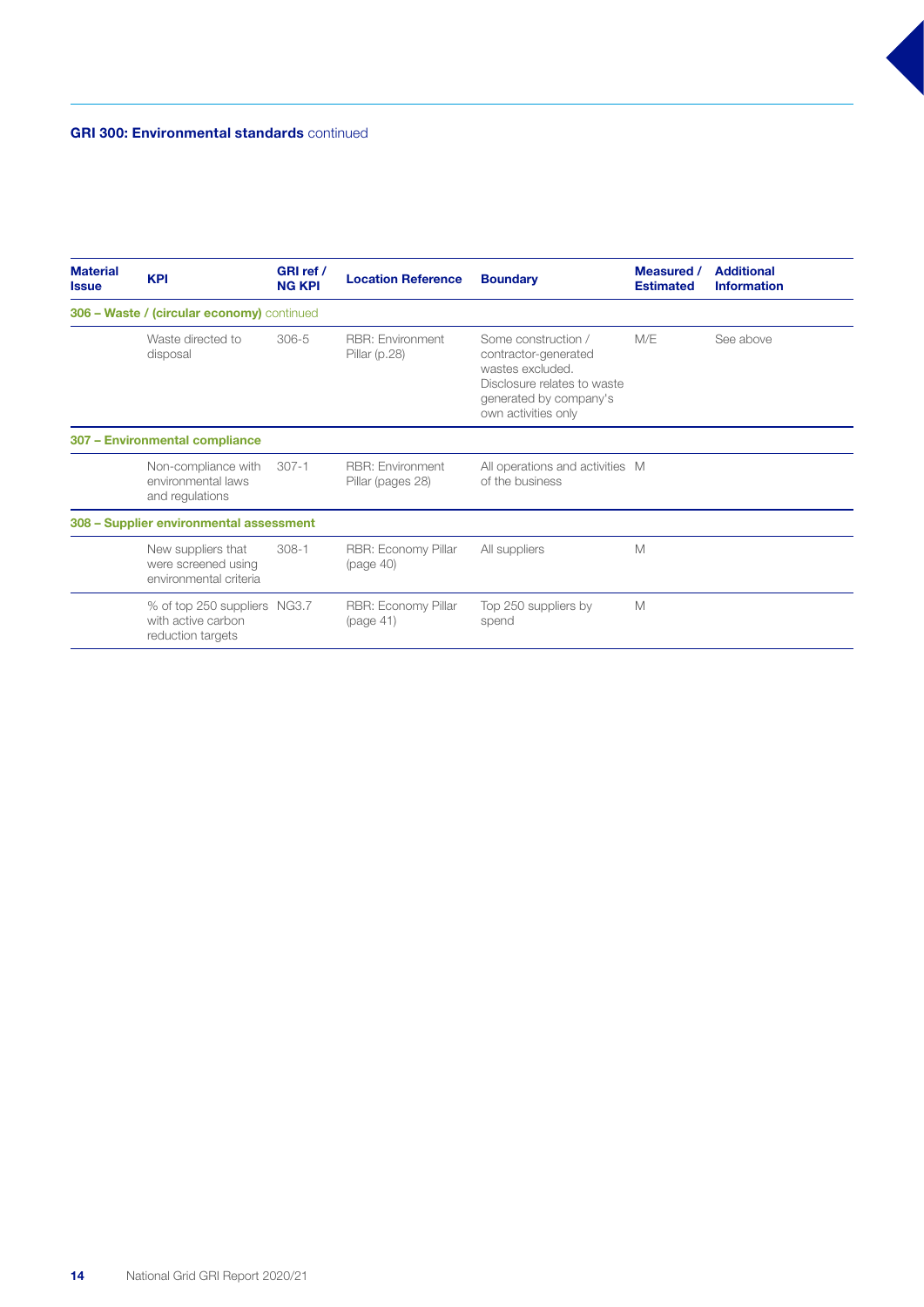### GRI 400: Social standards

| <b>Material</b><br><b>Issue</b> | <b>KPI</b>                                                                                          | GRI ref /<br><b>NG KPI</b> | <b>Location Reference</b>                              | <b>Boundary</b>                                                                             | Measured /<br><b>Estimated</b> | <b>Additional</b><br><b>Information</b>                                                                                                                   |
|---------------------------------|-----------------------------------------------------------------------------------------------------|----------------------------|--------------------------------------------------------|---------------------------------------------------------------------------------------------|--------------------------------|-----------------------------------------------------------------------------------------------------------------------------------------------------------|
| 401 - Employment                |                                                                                                     |                            |                                                        |                                                                                             |                                |                                                                                                                                                           |
|                                 | New employee<br>hires and employee<br>turnover                                                      | $401 - 1$                  | RBR: People Pillar<br>Hires (p.50), turnover<br>(p.43) | Does not include age<br>or regional category<br>breakdown in 2020/21                        | M                              | Further breakdown<br>should be reported in<br>future years                                                                                                |
|                                 | 403 - Occupational health and safety (and wellness)                                                 |                            |                                                        |                                                                                             |                                |                                                                                                                                                           |
|                                 | Occupational<br>health and safety<br>management system                                              | $403 - 1$                  | RBR: People Pillar<br>(pages 44 - 46)                  | Includes all employees<br>and contractors, but not<br>the staff of contracted<br>businesses | <b>NA</b>                      | We operate a range of<br>business management<br>system standards                                                                                          |
|                                 | Hazard identification,<br>risk assessment, and<br>incident investigation                            | $403 - 2$                  | RBR: People Pillar<br>(pages 44 - 46)                  | Includes all employees<br>and contractors, but not<br>the staff of contracted<br>businesses | <b>NA</b>                      |                                                                                                                                                           |
|                                 | Worker participation,<br>consultation, and<br>communication on<br>occupational health<br>and safety | $403 - 4$                  | RBR: People Pillar<br>(pages 44 - 46)                  | Includes all employees<br>and contractors, but not<br>the staff of contracted<br>businesses | <b>NA</b>                      |                                                                                                                                                           |
|                                 | Worker training on<br>occupational health<br>and safety                                             | 403-5                      | RBR: People Pillar<br>(page 44)                        | Includes all employees<br>and contractors, but not<br>the staff of contracted<br>businesses | <b>NA</b>                      |                                                                                                                                                           |
|                                 | Promotion of worker<br>health                                                                       | 403-6                      | RBR: People Pillar<br>(pages 45 and 46)                | Includes all employees<br>and contractors, but not<br>the staff of contracted<br>businesses | <b>NA</b>                      |                                                                                                                                                           |
|                                 | Workers covered<br>by an occupational<br>health and safety<br>management system                     | 403-8                      | RBR: People Pillar<br>(pages 44 - 46)                  | Includes all employees<br>and contractors, but not<br>the staff of contracted<br>businesses | <b>NA</b>                      | All employees and<br>contractors are<br>covered by the system<br>and no workers are<br>excluded (other than<br>the staff of contracted<br>organisations). |
|                                 | Work-related injuries<br>- LTIFR and fatalities<br>only                                             | 403-9                      | RBR: People Pillar<br>(page 45 - 46)                   | Includes all employees<br>and contractors, but not<br>the staff of contracted<br>businesses | M                              |                                                                                                                                                           |
|                                 | 404 - Training and education / skills development                                                   |                            |                                                        |                                                                                             |                                |                                                                                                                                                           |
|                                 | Average hours of<br>training per year per<br>employee                                               | $404 - 1$                  | RBR: People Pillar<br>(page 46)                        | Includes all employees                                                                      | M                              | We report average<br>training days per<br>employee split by region                                                                                        |
|                                 | Percentage of<br>employees receiving<br>reqular performance<br>and career<br>development reviews    | 404-3                      | RBR: People Pillar<br>(page 46)                        | Includes all employees                                                                      | E                              | All employees are<br>intended to receive<br>some form of<br>development review<br>although this is a<br>segmented approach<br>as described on p.46        |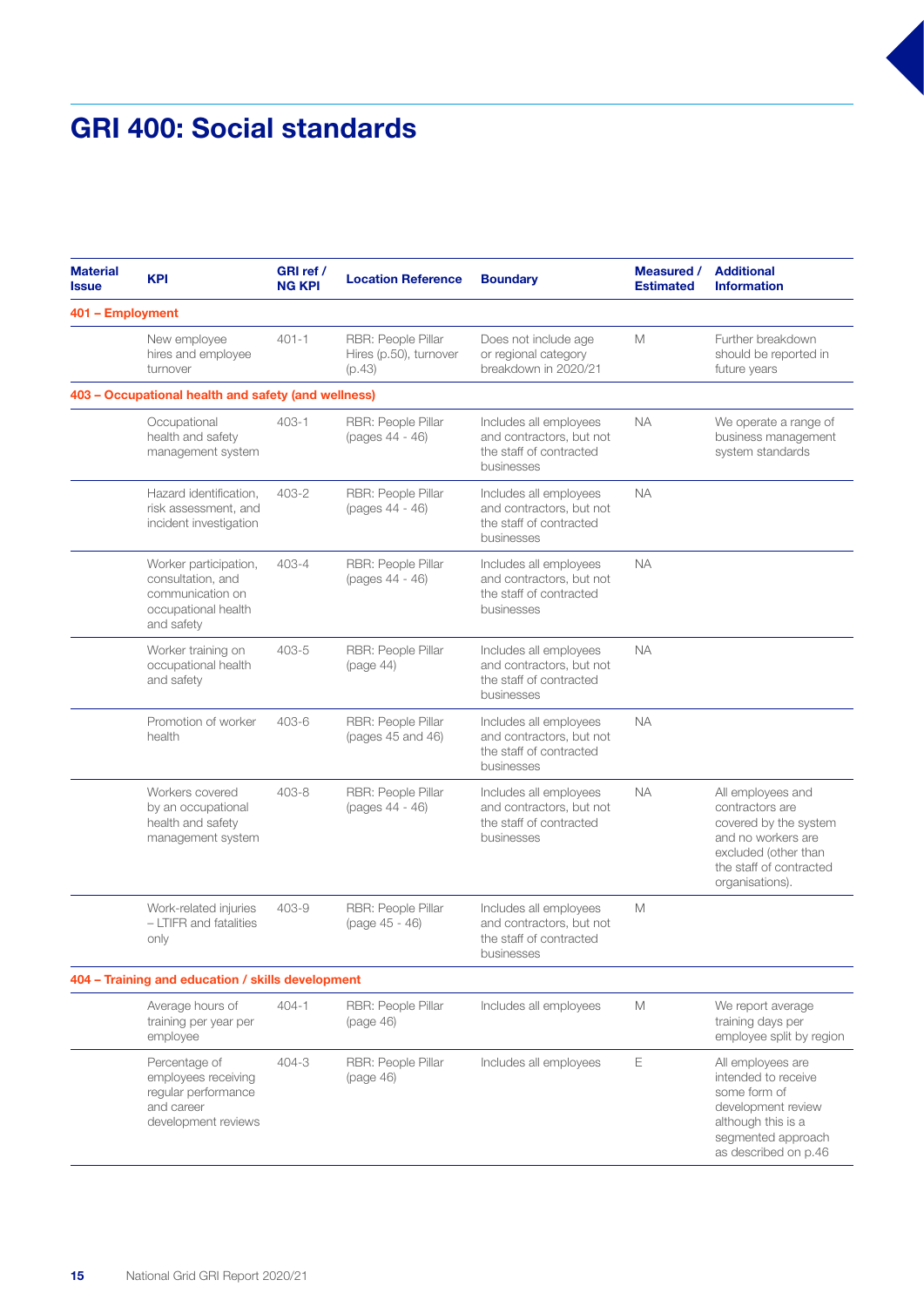#### GRI 400: Social standards continued

| <b>Material</b><br><b>Issue</b> | <b>KPI</b>                                                                                                                    | GRI ref /<br><b>NG KPI</b> | <b>Location Reference</b>                                                         | <b>Boundary</b>                                                                                                            | Measured /<br><b>Estimated</b> | <b>Additional</b><br><b>Information</b>                                                                                                                                                                                                                                                                                                                                                                |  |  |
|---------------------------------|-------------------------------------------------------------------------------------------------------------------------------|----------------------------|-----------------------------------------------------------------------------------|----------------------------------------------------------------------------------------------------------------------------|--------------------------------|--------------------------------------------------------------------------------------------------------------------------------------------------------------------------------------------------------------------------------------------------------------------------------------------------------------------------------------------------------------------------------------------------------|--|--|
|                                 | 405 – Diversity and equal opportunity / inclusion and diversity / fair pay                                                    |                            |                                                                                   |                                                                                                                            |                                |                                                                                                                                                                                                                                                                                                                                                                                                        |  |  |
|                                 | Diversity of<br>governance bodies<br>and employees                                                                            | $405 - 1$                  | RBR: People Pillar<br>(pages 47 - 50), ARA:<br>page 59, and 72 - 73               | Includes the Board and<br>Senior Management as<br>defined in the RBR                                                       | M                              | We report multiple<br>diversity KPIs relating<br>to the Board, senior<br>management, and our<br>employees, including<br>gender and ethnic<br>diversity in hires,<br>promotions and leavers.                                                                                                                                                                                                            |  |  |
|                                 | Ratio of basic salary<br>and remuneration of<br>women to men                                                                  | $405 - 2$                  | RBR: People Pillar<br>(page 47).                                                  | All employees - reported<br>as Gender Pay Gap<br>separately for UK and US<br>employees. Ethnicity pay<br>gap also reported | M                              | See our statutory UK<br>disclosure here                                                                                                                                                                                                                                                                                                                                                                |  |  |
|                                 |                                                                                                                               |                            | 407 – Freedom of association and collective bargaining (employee rights)          |                                                                                                                            |                                |                                                                                                                                                                                                                                                                                                                                                                                                        |  |  |
|                                 | Operations and<br>suppliers in which<br>the right to freedom<br>of association and<br>collective bargaining<br>may be at risk | $407 - 1$                  | RBR: People Pillar<br>(page 43) and<br>Economy Pillar (re<br>suppliers) (page 40) | Includes all operations and NA<br>first tier suppliers                                                                     |                                | We operate in the<br>UK and US and our<br>approach to collective<br>bargaining is reported<br>on p.43. There are no<br>areas where we believe<br>these rights are at risk.<br>Equally, at least 98% of<br>our spend with first tier<br>suppliers is with US and<br>Western Europe-HQ'd<br>businesses, where we<br>see these risks as low.<br>We recognise risks may<br>exist beyond the first<br>tier. |  |  |
|                                 | 408 - Child labour / (employee rights)                                                                                        |                            |                                                                                   |                                                                                                                            |                                |                                                                                                                                                                                                                                                                                                                                                                                                        |  |  |
|                                 | Operations and<br>suppliers at significant<br>risk for incidents of<br>child labour                                           | $408 - 1$                  | RBR: People Pillar<br>(page 43) and<br>Economy Pillar (re<br>suppliers) (page 40) | Includes all operations and NA<br>first tier suppliers                                                                     |                                | We operate in the UK<br>and US and there are<br>no areas where we<br>believe these rights<br>are at risk. Equally, at<br>least 98% of our spend<br>with first tier suppliers<br>is within the US and<br>Western Europe where<br>we see these risks as<br>low. We recognise risks<br>may exist beyond the<br>first tier.                                                                                |  |  |